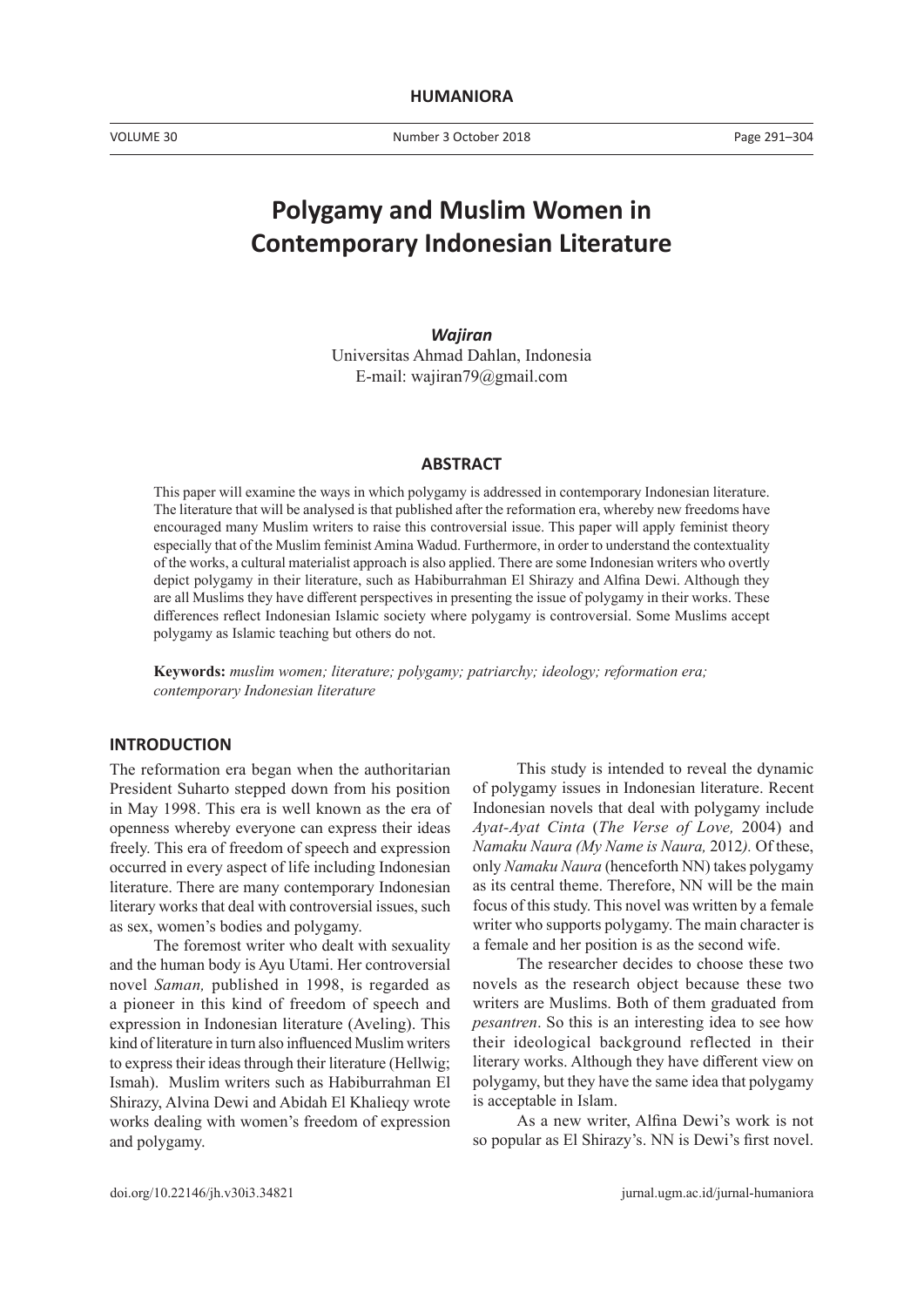Although NN is not as popular as AAC, this work gets many attentions from readers. This can be seen from the public discussion especially in social media dealing with the novel. We can also easily find it in google that there are many people who write a sinopsis or review on this novel.

This study will reveal the relationship between social dynamic and Indonesian literature. How do Muslim writers depict Muslim women and how they represent the issue of polygamy in their works? Do they support or reject polygamy as Islamic teaching? To understand the relationship between Indonesian literature and its society this study will begin by presenting the discourse of polygamy in Indonesian society.

\*\*\*\*\*

The feminist reading that is applied in this study draws on Muslim feminism as proposed by the American, Amina Wadud. Wadud is a professor of Islamic Studies at Virginia Commonwealth University. She is regarded as the most influential American Muslim woman because of her academic achievement and engagement in international and communal activities. She gained popularity when she promoted herself as the *imam* (leader) in Friday prayer of mixed gender in New York in 2005 (Hammer). The Friday prayer was attended by hundreds of followers, male and female. But her initiative was rejected by many Muslim scholars because it was regarded as not in line with Islamic teaching. In traditional Islam, a woman cannot be a prayer leader (*imam)* if there are male followers (*jamaah)* (Calderini; Stratton).

Wadud is forefront in promoting the equality of Muslim women through the reinterpretation of the sacred text, Qur'an and hadith. In her view, the Islamic jurisprudences that is implemented in Muslim society is commonly the interpretation by males, given the dearth of female Muslim scholars (Wadud *Qur'an and Woman Rereading the Sacred Text from a Women's Perspective* ). Furthermore, many traditional Muslims interpret the divine text literally without considering the social, economic and political background and current context. As a result, the implementation of Islamic moral values does not accord with modernity. An instance of this can be seen in the depiction that deals with Eve (Hawa), Maryam (mother of Isa/Jesus), and Bilqis (The Queen of Sheba). The depiction for these female characters put women as dependant and have no agency. Wadud considers that those characters contradict with true Islam in the era of the prophet

# (Wadud *Inside Gender Jihad Women's Reform in Islam*).

The position of women in Javanese Muslim society is influenced by traditional Islamic teaching and other archaic values from Hinduism, Buddhism and animism (Creese; Hamdani 25).

Amina Wadud's view is based on the fact that the Qur'an does not mention God's preference of biological sex in creating a human being (Wadud *Qur'an and Woman Rereading the Sacred Text from a Women's Perspective* 29). Furthermore, in the creation of a human being, there is no gender stereotype (p. 15, 29). Men and women have equal potential. Wadud refers to the Qur'an *surah* Al-Baqarah verse 30, which states that God will create human beings as the *kholifah* (leaders) in the world. Her interpretation of this verse is that the verse does not refer to specific biological sex.

> And (mention, O Muhammad), when your Lord said to the angels, "Indeed, I will make upon the earth a successive authority". (Al Baqarah: 30)

Allah also states that men and women have the same chance to do good deeds. In the Qur'an surah An-Nahl verse 97 Allah said:

> Whoever does righteousness, whether male or female, while he is a believer- We will surely cause him to live a good life, and We will surely give them their reward (in the Hereafter) according to the best of what they used to do. (An-Nahl: 97).

Amina Wadud maintains that the implementation of Islamic moral values in Muslim communities is greatly influenced by male ideology. She asserts that previous Muslim clerics used only the male perspective in interpreting the Holy Qur'an. Their depiction of women based on the Qur'anic construction is regarded by Wadud as discriminatory against women. The most fundamental is in interpreting phrases such as 'men are the leaders of women' (Qur'an 4:34). The interpretation of the Qur'an verse 34 can be interpreted that 'men are the maintainer of the women' in some life aspects. This verse is not merely about leadership of males over female but is about a privilege that men have over women maybe because of physical strength that make them responsible as maintainer for women. This misinterpretation has led to the subordination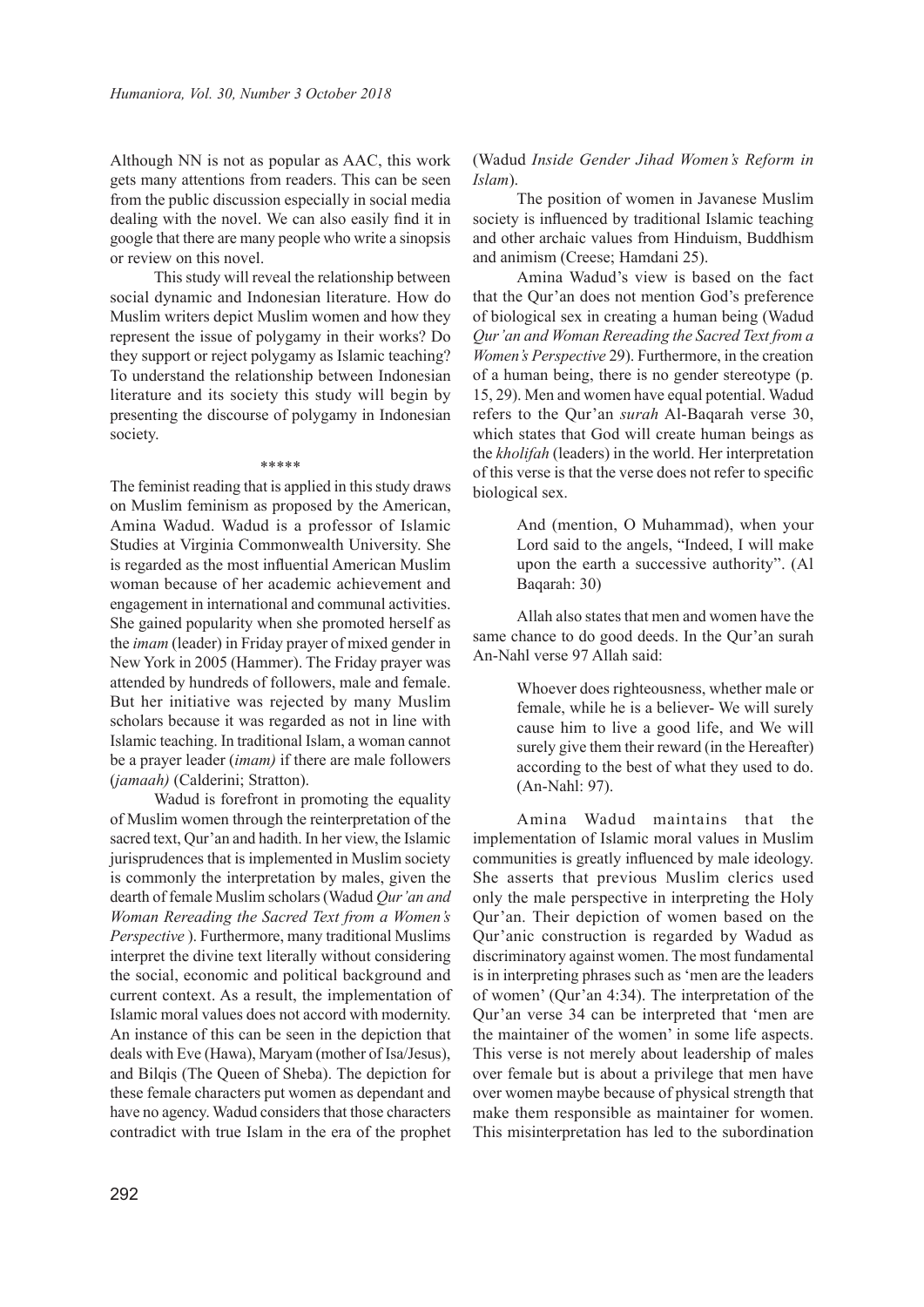of women; as a result, women's social and political position in many Muslim societies is very low and governed by male authority (Wadud "Engaging Tawhid in Islam and Feminism").

# **POLYGAMY IN INDONESIA**

In Indonesia, polygamy cannot be separated from the *pesantren,* the institution commonly regarded as a place that educates women to be pious Muslims, and where polygamy is accepted as normative teaching (Smith). However, it is important to acknowledge that there are two main types of *pesantren,* reflecting the diversity of Islamic ideologies. The first are the traditional *pesantren,* which use the *kitab kuning<sup>1</sup>* as their reference. The second are the modern *pesantren,* which refer to the Qur'an and *sunna* in the teaching process. The modern *pesantren* commonly do not accept polygamy.

In Indonesia, the role of the *pesantren* in transferring patriarchal ideology is very significant (Nurish). There is a great number of *pesantren* in Indonesia, most of which, both traditional and modern, are led by a male Muslim scholar called a *kyai*. The position of a *kyai* is pivotal in the Indonesian Muslim social dynamic especially in Javanese society. *Kyai* are not only a spiritual support but some of them have political and social power too. As a result, the power of the *kyai* also influences government's decisionmaking. This can be seen in some districts that apply Islamic moral values that are regarded as *syaria law* (Afrianty).

## \*\*\*\*\*

The meaning of polygamy is having more than one spouse. The word polygamy comes from the Greek *apolus* meaning many and *gamos* meaning marriage. However, polygamy refers to men while the term that refers to women who have more than one husband is polyandry (Maryono). Some critics point out that there are three categories of polygamy: polygyny refers to a man who has married more than one wife, polyandry refers to a woman who has married more than one man, and a marriage group is a combination of polygyny and polyandry. However, polygamy is the most popular term in referring to a man who is married to multiple wives at the same time (Mustaqim).

The core concept of marriage in Islam is monogamy. The Indonesian feminist Sinta Nuriah (wife of former president Abdurrahman Wahid) points out that An-Nisa verse 129 is intended to emphasise

that the marriage concept in Islam is monogamy (White 341). The right to marry one, two to four wives, is only allowed in certain circumstances (for example, to protect orphans or to protect a woman in a difficult condition) and was applicable only in the era of the prophet. Polygamy was allowed in Islam because Islam was revealed in the era of *jahiliah* (ignorance), where Arabian society was in a worse condition than it is now. At that time a male could marry unlimited wives, whereas Islam limits polygamy to four wives (Maryono).

In Indonesia, polygamy is not practiced only by Muslims: other creeds and religions also practice polygamy, including Balinese Hindus and Chinese Indonesians, and in traditional Javanese custom aristocrats are entitled to many wives called *selir*  (secondary wives) (Nurmila 30). In this kind of polygamy, conducted according to local culture, there is no limitation on the number of wives. For instance, a Javanese aristocrat can have more than ten wives or even hundreds of concubines (*selir*). However, because the practice of polygamy is not promoted in other religious communities, most polygamy issues in Indonesia will be related to Islam or the Muslim community.

Many modern Muslims reject polygamy, although some believe that it is allowed by God. The conditions for polygamy are very strict and very hard to fulfill. Despite this, and despite the injustice that may be inflicted on women and children, there are many Indonesians who practise polygamy. Nurmila's 2007 research revealed that polygamy is not only practised by the well-off but also by poor people. However, most are from the middle and upper economic social class (Nurmila).

Some Muslims who support polygamy use the Qur'an surah An-Nisa verse 3 to justify this:

> And if you fear that you will not deal justly with the orphan girls, then marry those that please you of (other) women, two or three or four. … (Qura'an An Nisa verse: 3).

This verse is interpreted by some Muslims to mean, that polygamy is allowed in some conditions, such as when a woman is infertile, unable to serve the sexual desire of her husband or for some other reason such as a busy businessman who needs to travel regularly while the first wife needs to take care of their children.

Wadud, however, disputes that this verse deals with marriage and maintains rather that it is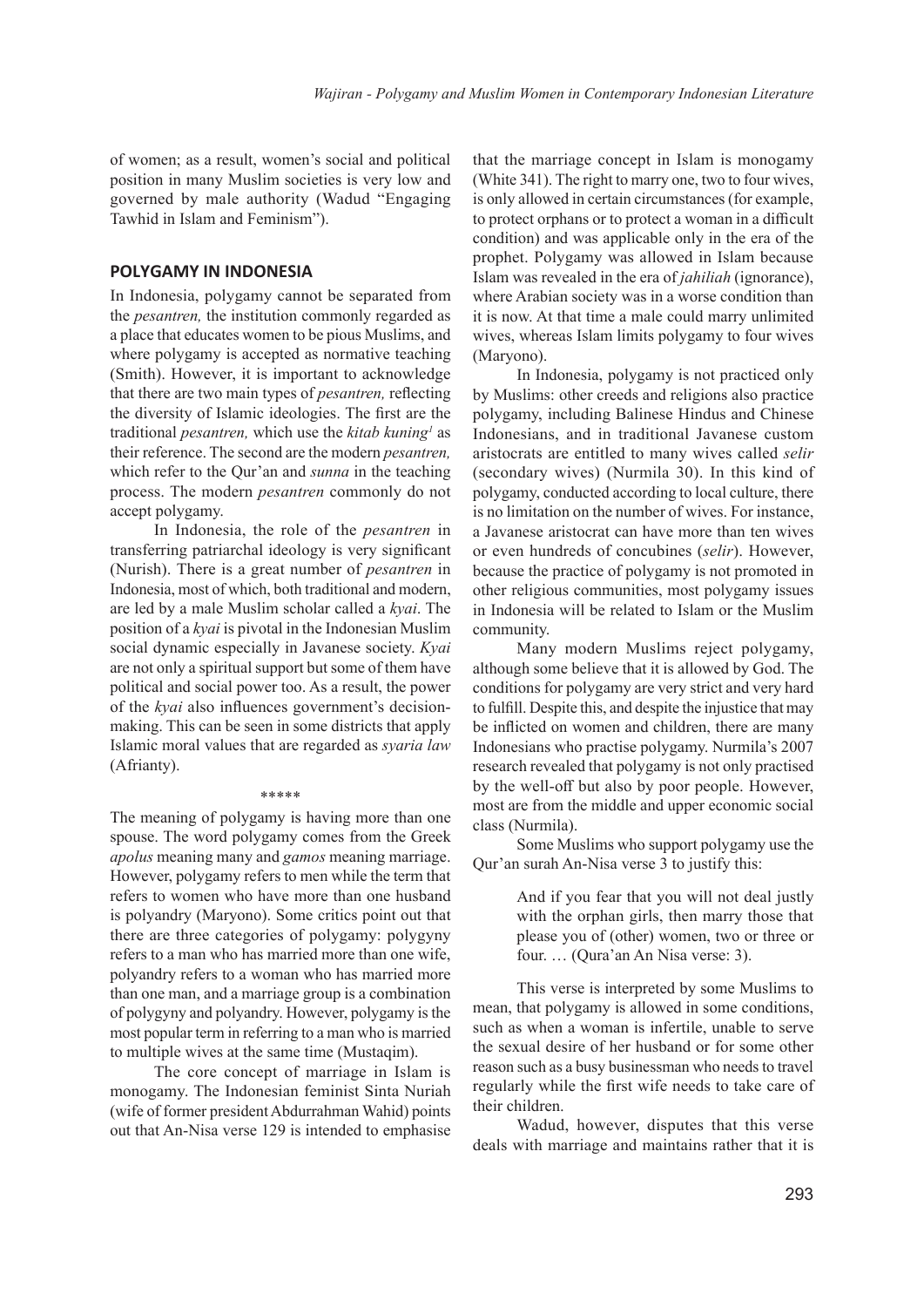about how to manage and take care of orphans. It is thus a verse that is no longer applicable in the modern day (Nurmila; Wadud "Towards a Qur'anic Hermeneutics of Social Justice: Race, Class and Gender"). Furthermore, if attention is paid to the surah (An Nisa: 3), at the end of the verse Allah also states that it will be difficult for a human being to be just to more than one wife (An-Nisa verse 129). Therefore, the verse teaches that it will be better for a Muslim man to take only one wife (Rohman; Wartini).

#### \*\*\*\*\*

In Indonesia, the controversial issue of polygamy was triggered after the reformation era when democratisation occurred. Both the pro and contra side have aired their ideas, meaning both supporters and challengers of polygamy have received public attention. It became a burning issue when the entrepreneur Puspo Wardoyo promoted polygamy through his business. He itemised the menu in his restaurant using terms such as polygamy juice (made out of avocado, mango, soursop and papaya) with the view that the practice of polygamy should be more visible and acceptable in Muslim society (Wichelen). In 2003 he also promoted a polygamy award, given to a man who was successful in conducting polygamy (van Wichelen; Nurmila). The second high-profile incident occurred when the populist Muslim preacher, Abdullah Gymnastiar (popularly known as AA Gym) took a second wife, giving rise to public debates about polygamy.

In responding to these issues, the government took action to prevent the practice of polygamy by revising the law of marriage. Susilo Bambang Yudhoyono (SBY, the sixth president of Indonesia) urged the Minister for Women's Empowerment, Meutia Farida Hatta Swasono, to revise the marriage law number 45, 1990 and number 10/1983, which concern marriage and divorce for civil servants (Ronaldo).

The government imposed strict rules of marriage upon Muslims by raising 5 government regulations aimed at preventing state civil servants from practising polygamy. As Wartini explains, the principle of Indonesian marriage law is monogamy, however, a Muslim man can marry more than one wife in a specific circumstance with the permission of the local court (Wartini).

Marriage law no 1 article 2 states that the court can permit a husband to have more than one wife, and article 4 states that a man can have more than wife if:

- His first wife cannot do her obligation (especially in fulfilling sexual desire)
- His first wife has a physical handicap or illness that cannot be cured.
- His first wife cannot give birth.

Article 5 states that in order to engage in polygamy a Muslim man needs to have:

- permission from his first wife.
- guarantee that he can provide for all of his wives and children's needs.
- guarantee that he can be just to all of his wives and children.

This Indonesian law of marriage is the result of the interpretation of the Qur'an based on An-Nisa verse 3 where a man can marry four women. In considering the negative effect of practising polygamy, the government management of it is very strict. This can be seen when SBY's administration punished *Syaik* Puji (a leader of *pesantren* Miftakhul Jannah and a successful businessman in Semarang, Central Java) when he took Maria Ulfa as his second wife. *Syaik* Puji was sent to jail not only because he married Maria Ulfa as his second wife, but also because Maria was under 16 years of age.

## **POLYGAMY IN INDONESIAN LITERATURE**

Polygamy is perhaps the most significant issue relating to Muslim women to be raised in Indonesian literature after the reformation era. The first writer to raise this issue, based on Islamic teaching, was Habiburrahman EL Shirazy, in his novel *Ayat-Ayat Cinta* (AAC) in 2001. Other depictions of polygamy occur in *Namaku Naura* (NN) by Alfina Dewi and *Perempuan Berkalung Sorban* (PBS) by Abidah EL Khalieqy. Each writer presents different views because they bring their own worldview to their work. El Shirazy and Alfina Dewi promote Islamic moral values in their writing while El Khalieqy challenges polygamy.

## **Polygamy in** *Namaku Naura* **by Alfina Dewi**

The complete title of this novel is *Namaku Naura: Semakin Jauh Cinta Melangkah, Semakin Pedih Luka Perpisahannya (My Name is Naura: The More Love Grows, the More Bitter the Farewell)*. Published by the Yogyakarta Publishing House in 2012, its 465 pages include a sketchy biography of the writer. This is her only novel.

Alfina Dewi is a Muslim woman with two children from Jombang, East Java, where she sometimes teaches in a *pesantren.* Like the protagonist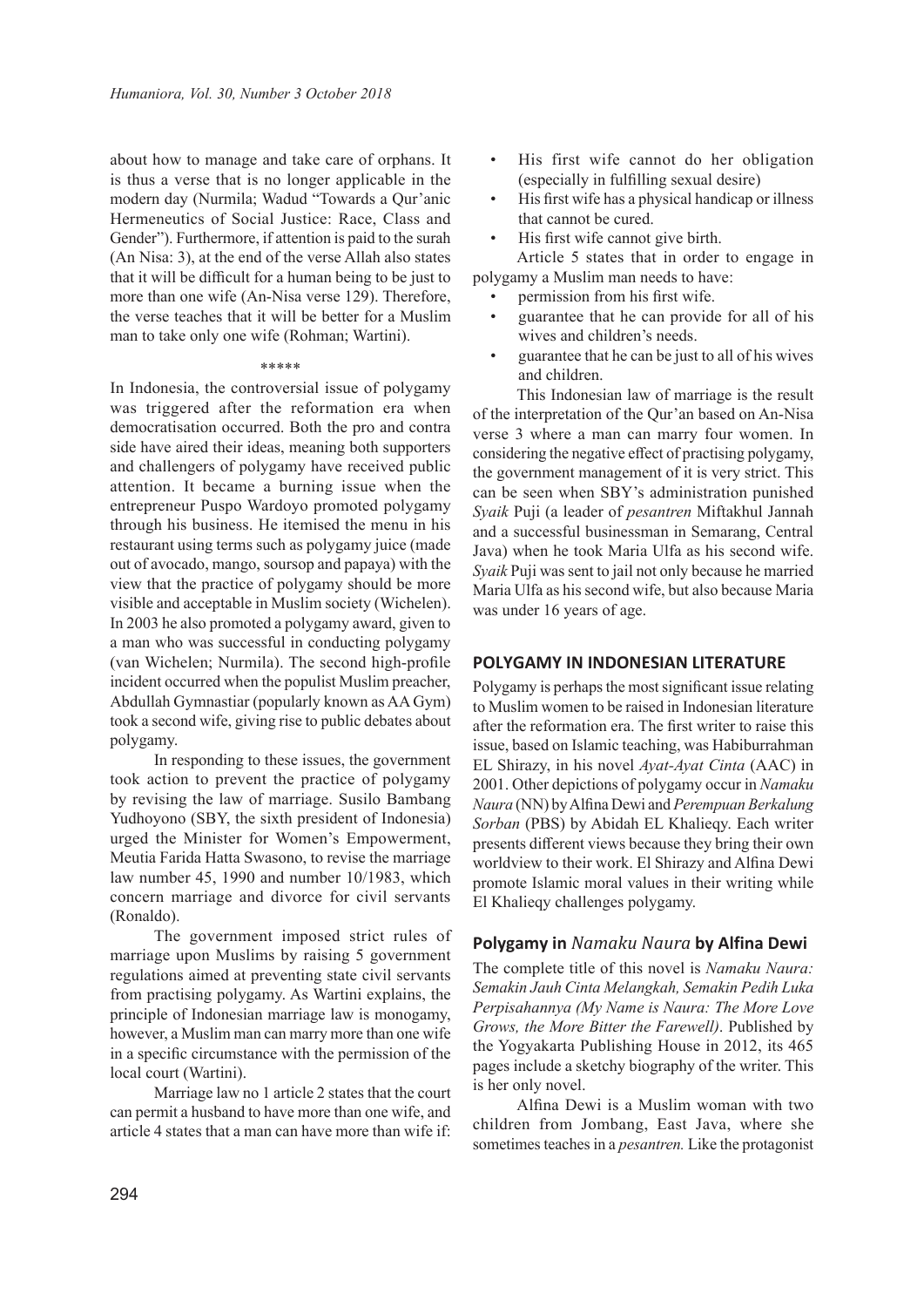of her novel, she is married to the son of a *Kyai*. Her life is dedicated to her children and her husband.

Dewi is a graduate in Economics from Widya Gama University in Malang, East Java. She also learns Islam informally from some young Islamic teachers, most of them sons of *Kyai*. This type of education is very common in East Java. It is known as informal Islamic teaching because the students do not live in the *pesantren*; they just come to a *pesantren* to study religion. One of Dewi's favourite teachers was Gus Orbar Sadewo Ahmad, son of the very influential *Kyai* Hamim Jadjuli.

# *Plot of the Novel*

The novel tells the story of 23 year old Naura Dewi, who is studying about Islam. One day she and her friend Nana visit a mosque close to her house to listen to an Islamic preacher, a young man named Muhammad Fariza.

After the initial meeting in the mosque, Naura and Nana become frequent visitors to the *pesantren* of Kyai Ahmad (Fariz's father). Like many other people in her area, although she is not living in the *pesantren* she often joins in religious classes there*.* Her parents also learn Islam by coming to the *pesantren* or local mosque.

Naura likes coming to the *pesantren* because Fariz, her teacher, is very friendly and welcoming to her. Fariz pays much attention to her and sometimes he teases her. Although Naura knows that Fariz likes her, she keeps her distance from him because she knows that Fariz is a married man.

Although she is reluctant to respond to Fariz's advances, she likes him secretly. She tells her friend Annisa that she admires his politeness and his gentleness. According to her, he is not only a clever young man but also handsome with an authoritative bearing.

They begin to conduct a relationship in secret and sometimes Fariz comes to her parents' house. Eventually, Fariz tells Naura that he and his wife do not live in the same house because they are having marital problems.

Fariz's explanation is that his wife is stubborn and does not obey to him. As a result, they often quarrel. They have different life goals, which leads to further disagreement. In this view, the stubbornness of his wife has left him unable to do the things he needs to do in order to be a success in life. She does not support his idealism as a Muslim scholar and as a member of the Regional Representative Council

# (DPRD, *Dewan Perwakilan Rakyat Daerah*).

Naura is in a predicament because she does not want to damage Fariz's young family. As a young woman, she knows how hurtful it will be to Fariz's children if he divorces his first wife because of her. On the other hand, Naura loves Fariz very much and she cannot face leaving him.

Fariz, too, does not want to lose Naura. Therefore, he asks her to marry him, to be his second wife.

Although Naura is prepared to be a second wife, she is not sure whether the decision will be accepted by Fariz's first wife. Therefore, she asks Fariz to focus on his family; after he has solved his family problem he can take the further decision to marry or forget her.

It is not the case that no other man wants to be Naura's husband. Robby, Fariz's nephew is also interested in her. However, she cannot accept Robby because she loves Fariz too much.

Although Naura does not accept Robby's proposal, they still have a good relationship. Robby knows that Naura is his uncle's beloved and he knows how to behave in order not to corrode their friendship.

Fariz and Naura finally get married without permission from Fariz's first wife. This decision is taken by Fariz because he and his wife have lived apart for so long. Fariz and Naura marry secretly in a marriage based on Islamic law known as *nikah siri. Nikah siri* is performed by a Muslim based on Islamic jurisprudence: the marriage is not reported and recorded in government. They conduct the wedding ceremony without the attendance of Fariz's parents or his first wife.

They hold the marriage ceremony in the place where Fariz will build a *pesantren* for Naura (as the place where Naura will dedicate her life to Fariz and her children), only inviting a few people who they know well, such as Anisa and Nana, while Fariz only invites Robby and his brother as his guide.

After some time, Fariz's first wife becomes aware of their marriage. This makes her angry. She accuses Naura of stealing her husband from her. When Fariz's first wife find out about their marriage, Naura is already pregnant.

Fariz sometimes visit his first wife because he wants to see his children; he also wants to make a better relationship with his first wife. However, his first wife asks him to divorce Naura or she will take him to court. This would cause significant problems for Fariz as a member of the legislative council; it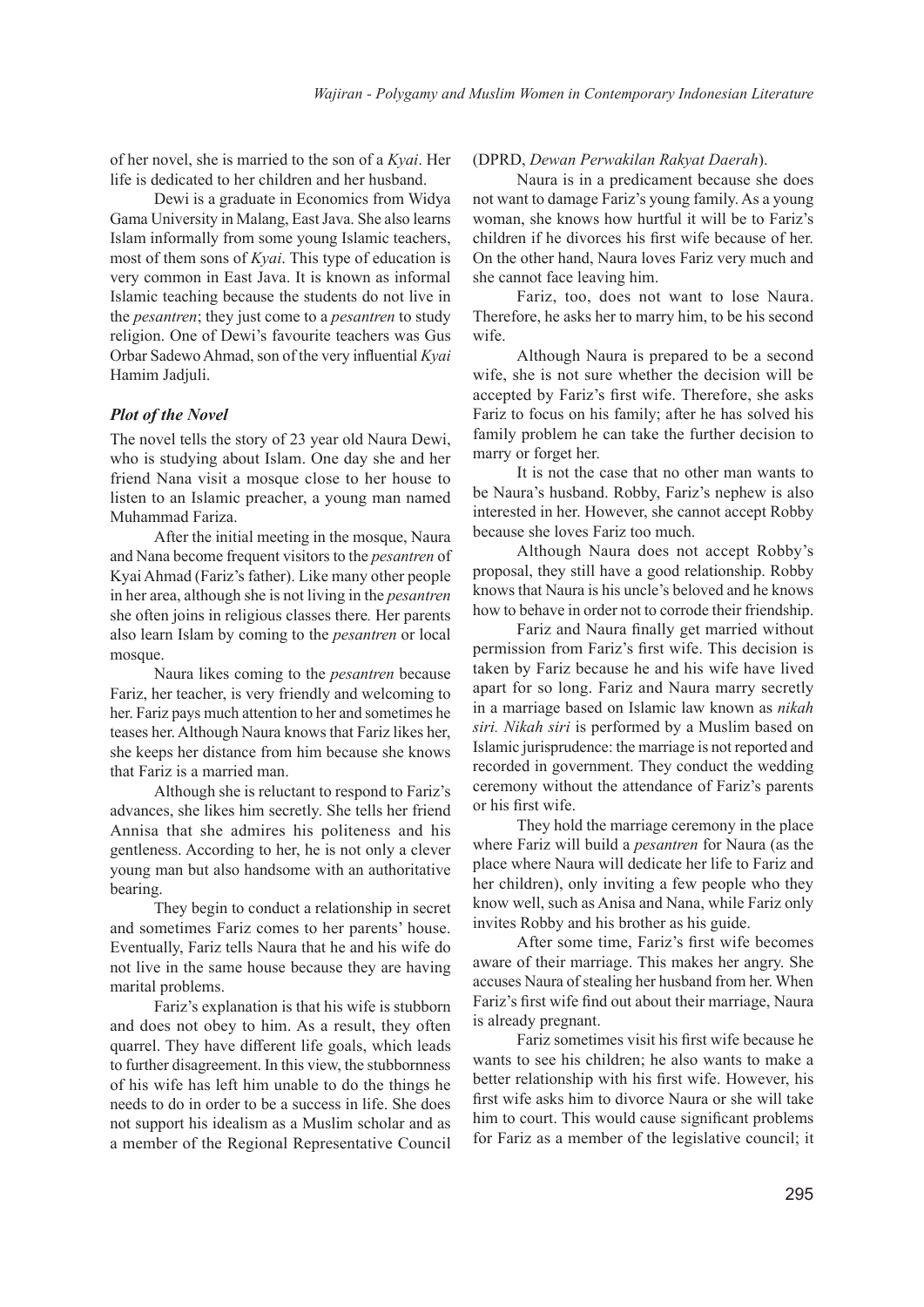could endanger his position and the good name of his family.

Faced with an impossible situation, he divorces Naura. The decision actually comes not from Fariz but from Naura, who does not want to cause problems for Fariz and his family.

After divorcing Fariz, Naura's high school friend Donny proposes marriage to her. Naura rejects Donny's marriage proposal because she is still waiting for Fariz.

Despite the divorce, the quarrel between Fariz and his first wife is not resolved. Fariz also discovers that his first wife has been having an affair with another man. This leads to his first wife asking for divorce. He takes all his children to the *pesantren* where Naura lives.

Although Fariz has divorced Naura, he still hopes to get back with her and he still keeps in contact with her. After his divorce, he focuses on his job as a member of the DPRD in his district, while the *pesantren* is managed and organised by Naura.

About three years after divorcing his first wife, Fariz finally asks permission from his parents to remarry Naura. His parents and family approve. For this second marriage, they hold a bigger celebration inviting about five hundred people. This marriage makes their children happier because they can live as a big family in the *pesantren* they have built.

At the end of the story, Naura is living happily with Fariz and Fariz's children Salsa and Faiz. Fariz's first wife lives alone and rarely sees Salsa and Faiz because they do not want to see her. They are angry with her because they think that she has ignored them when they needed her attention. This causes her guilt; furthermore, she has also lost her lover.

# *A Pious Woman*

NN can be categorised as Islamic literature or *sastra Islami,* that is, literature that uses Islamic teaching as its foundation (Osman). Indications that this novel presents and affirms Islamic moral values include how the main characters are presented, such as Naura's daily activities and how she faces life's problems. As a pious Muslim woman, Naura is heavily involved in spiritual activities. At the beginning of the novel Naura describes her morning routine:

> This morning when I woke up I was still on the prayer mat, having fallen asleep after the dawn prayer. I felt stiff all over from lying on the floor. I took off my prayer robe immediately,

and when I looked at the clock on the table it was seven o'clock. … You gave me the pleasure of the *tahajud* last night, followed by the calm of the dawn prayer  $(p. 7)^2$ .

The reference to the *tahajud* (night prayer) indicates that Naura is not only doing the obligation of five daily prayers but also the *sunna* prayer<sup>3</sup>. In Islam, people who do *sunna* activities indicate that they have a higher level of *iman* (faith).

The author's aim in this novel appears to be to depict a pious Muslim woman devoutly following and accepting religious instruction, including accepting the traditional teaching about polygamy. Naura hopes that God will give her what is best for her although she must be a second wife: an affirmation of patriarchal ideology that contradicts with the spirit of equality between men and women. This is also against the values of the Qur'an surah An Nisa verse 129. *"And you will never be able to be equal (in feeling) between wives, even if you should strive (to do so). ..*. (Qur'an Surah An-Nisa verse 129). This surah is interpreted by many modern Muslim scholars to mean that the best marriage in Islam is monogamy. Polygamy is only *sunna* (allowable in certain circumstance). For feminist Muslims polygamy is rejected as inappropriate for modern Muslims.

The values that are presented in this novel are not based only on the Qur'an and the hadith but also on interpretations of the holy book known as *kitab kuning.* A *Kitab Kuning* is an interpretation of the Qur'an and hadith written by medieval Muslim scholars (Nurmila). As such, the Islamic moral values reflected in this novel contradict what are regarded as modern Islamic values. Furthermore, this novel also runs counter to notions of the modern Muslim woman.

The novel applies and affirms conservative Islamic teaching: the characters unquestioningly accept polygamy. The main characters follow their feelings without heed to Islamic jurisprudence or the Indonesian marriage law. The main character, Fariz, marries Naura as his second wife because his first wife does not obey him. This too is against the Indonesian marriage law and true Islamic teaching.

#### \*\*\*\*\*\*

The story is written in the first person, with Naura telling her own story of her love of Fariz. The author thus presents perceptions of polygamy from a woman's viewpoint. This novel can be regarded as the representation of a conservative Muslim female's opinion of polygamy. Polygamy is accepted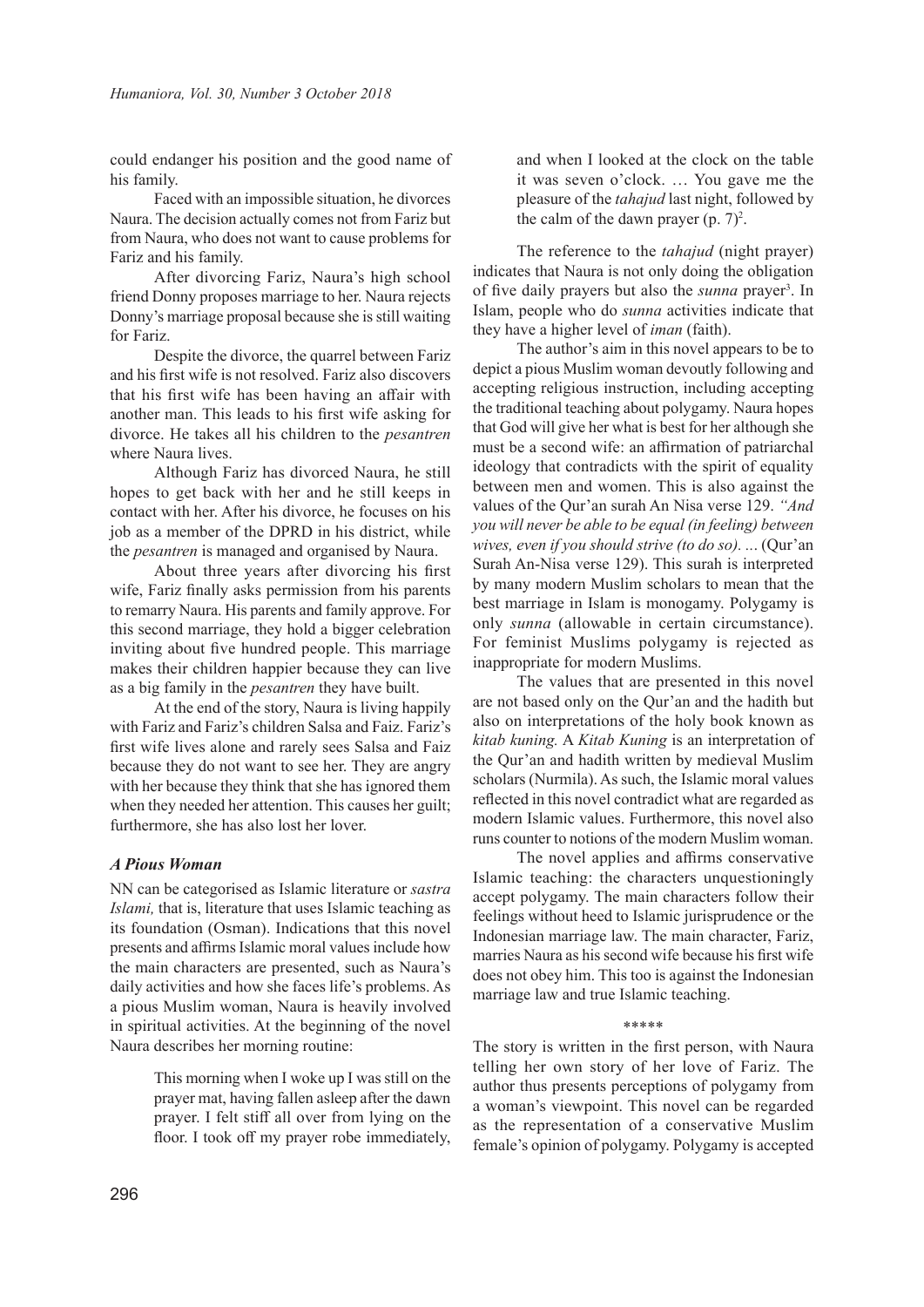uncritically without regard to modern interpretations of the Qur'an and the hadith (*sunna*) that teach about the practice of polygamy in Islam.

As this novel is supporting the implementation of polygamy in a conservative Muslim society, it is out of step with modern interpretations of the Qur'an and with the Indonesian marriage law.

In modern Javanese society, some Muslims take another woman to be their wife simply in the belief that polygamy is part of the implementation of the *sunna* of the prophet. They do not consider that the prophet lived in a different era than the modern one, in which polygamy is no longer appropriate. Ironically, some conservatives are supported by their first wife because of the belief that polygamy is a part of the implementation of *iman <sup>4</sup>* . Some conservative women do not realise that this kind of teaching is the product of a patriarchal ideology that dominates in the interpretation of the holy book. As Wadud points out, this is a misleading interpretation of the holy book, whereby only males were the authorised to interpret the Qur'an (Wadud "Towards a Qur'anic Hermeneutics of Social Justice: Race, Class and Gender").

#### \*\*\*\*\*

Dewi's work appears to be an attempt to reflect what is happening in traditional Javanese Muslim society: that some Javanese Muslims still engage in polygamy merely based on love, not because of physical or mental illness or other circumstances. Some do not get permission from their first wife. This means that a husband who secretly marries a second wife has cheated on his first wife. Ironically, they legitimate their decision to engage in polygamy using Islamic moral values. They do not consider the circumstances that made the prophet Muhammad (PBUH) endorse polygamy for sociological and theological reasons.

As revealed by Wichelen (2009) there are still many traditional Muslim who engage in polygamy. His research shows that there are some reasons why a woman may allow her husband to take another wife or why a woman wants to be a second wife. The first reason is that she does not want her husband cheating on her. Some women also mention that polygamy can be a solution for a Muslim career woman. When a career woman and her husband are busy with their business, her co-wife can take care of their children, or if one of the wives is sick the other wives can help her to manage the household. The last reason is economic. In Javanese society there are many women who are financially insecure; by becoming a second wife, her husband can protect a woman from economic difficulties (Wichelen 178).

Economic factors have a key influence on a woman's independence. In a traditional Javanese Muslim marriage, a husband usually should be of a higher social, economic and political position than his wife because the husband is the leader in the family. The assumption is that a wife from a lower social and economic position will be more respectful to her husband and more loyal. This is reflected in the novel: Fariz has a higher social, economic and political position than Naura.

The inferior position of Naura to Fariz is also reflected in her parents' social and economic status. Naura's father is a farmer and her mother is a housewife. Her parents cannot send her and her elder brother to university. Both Naura and Rachmat only graduated from senior high school. After finishing senior high school Naura takes a computer course, while her elder brother has to work in Japan as a TKI (Indonesian migrant worker).

When Naura marries Fariz the difference in their social classes makes it easy for Fariz to take control.

The novel appears to support patriarchal ideology, which is presented through the depiction and affirmation of traditional Islamic moral values. The female characters have total obedience to men (a wife to her husband and a daughter to her father). If a wife cannot follow her husband willingly she is regarded as disobedient or not *sholehah<sup>5</sup> .* In this case, Fariz's first wife is placed as the antagonist of the novel.

What is presented in the novel, such as the way the characters accept polygamy and their way of daily worship, in fact contradicts what is Islam in the era of the prophet. As mentioned above, in the era of Prophet Muhammad, there were many women who were active in the public sphere.

Traditional Javanese Muslims usually have total loyalty to their teacher. Obedience is regarded as one of the good *akhlaq* (attitudes) that should be followed by traditional Muslim. Therefore, they have no right to argue if they find something goes against their rational thought. This can be seen in Naura's attitude when she and Nana meet Fariz after he has given a speech at a meeting of the Islamic class:

### "Let's go meet him!"

Oh…, how could I… I would have to *sungkem*, to be close to him, to kiss his hand. Could I do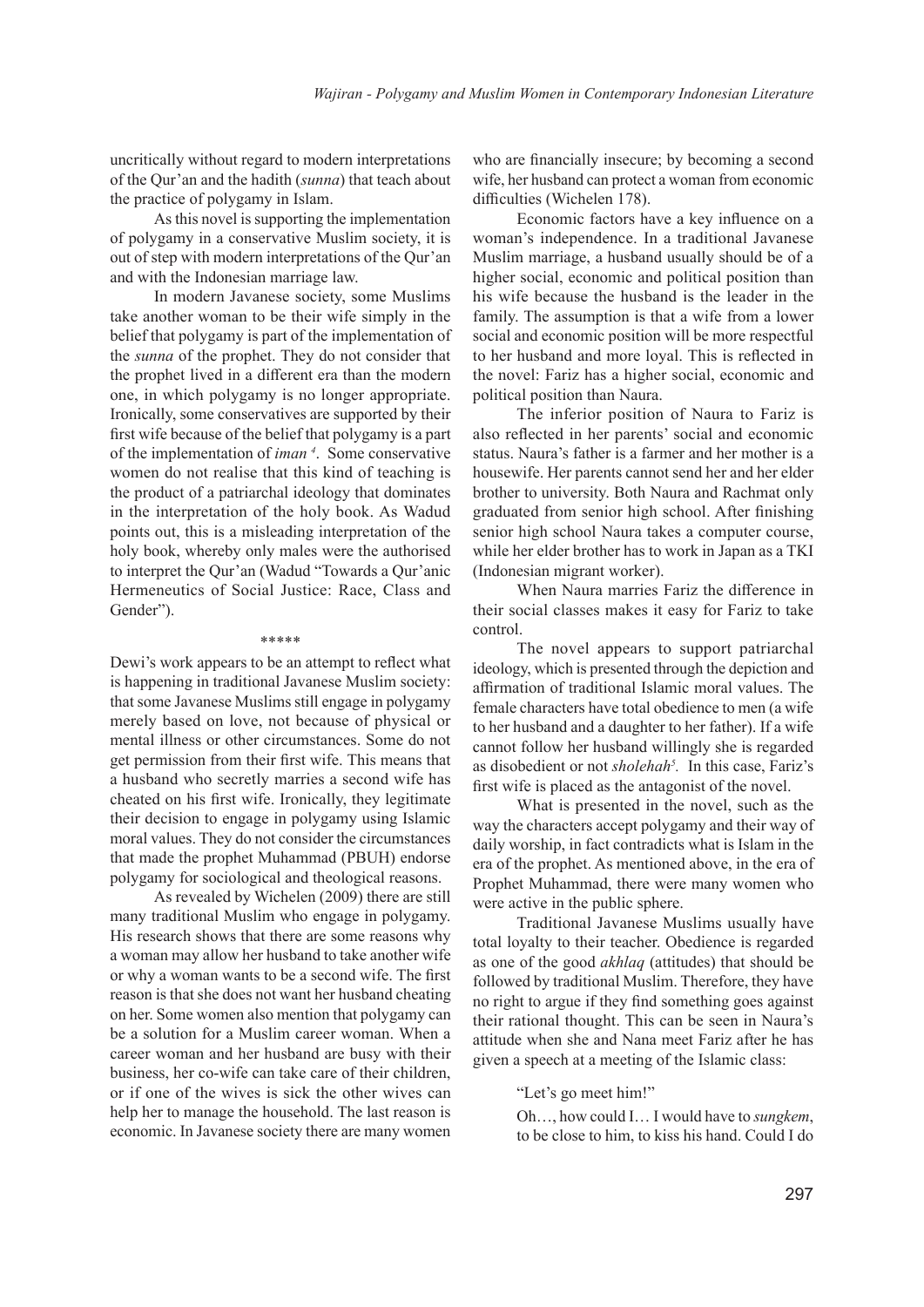that..., my heart might explode! (p. 35)<sup>6</sup>

*Sungkem* is the act of kissing someone's hand. It is usually done to an older man or woman or teacher (of the same sex) to show respect. Although males and females apart from *mahram<sup>7</sup>* must not make skin contact, *sungkem* is commonly done in some traditional *pesantren*.

As a Javanese Muslim male, Fariz has more freedom than Naura. Females are controlled and restricted by rules made by their fathers and their society. For instance, the female is limited by her body, which is regarded as weak and full of sin. As a result, everything done by females needs to be careful and sometimes needs consideration by their parents.

As this novel champions patriarchal ideology, it also conveys the notion that a pious woman should be calm, shy and respectful to her parents and older people. Naura is very respectful to her parents, especially to her father and to her husband.

Fariz's higher social position make him more confident. He does not feel guilty in establishing a relationship with Naura although he is a married man. Ironically, Naura's parents accept and respect Fariz; they are not angry at knowing that their daughter has a secret relationship with him. They feel proud and happy that their daughter has a close relationship with the son of *kyai* and as such, they are surprised that Fariz would want to visit their house. What is presented by the writer here is the status quo of the accepted dominance of the male in Javanese Muslim society.

Besides being the son of a *kyai*, the second privilege afforded to Fariz is a good education. People will regard a man with higher education as likely to bring success to his family. Furthermore, in Javanese Muslim society higher education in religious studies is regarded as more prestigious than general knowledge. That is why Fariz's combination of being the son of a *kyai* and having had a higher education is a valuable attribute for him.

To Naura, Fariz is the perfect man, as can be seen in her reverie:

> I gazed at him. I must admit that I rated his face alone at 8.5. And his knowledge was something else (p. 11)<sup>8</sup>.

Javanese Muslim traditions are inevitably influenced by the traditional Islamic teaching that the decision to divorce is the male's prerogative. As the woman is regarded as an emotional human being, she cannot take the decision to divorce in Islam. As the leader of the family, a husband should be older than his wife because it is assumed that an older person has more stable emotions and is wiser than a young one. According to Wadud the Islamic teaching about male's authority in divorce is not relevant anymore, because males and females should have the same right in proposing divorce.

A good social standing provides Fariz with immunity from negative judgment by society. A *kyai* is regarded as a "holy" position in Javanese society, therefore, most people will believe in him whatever he says. This is very different from the situation of common people who will be criticised if they cannot manage or organize their family well. Furthermore, a man with a broken marriage will be regarded in a negative light within his community, making it difficult for him to find another woman to be his spouse. Fariz is above such stigmatisation.

## \*\*\*\*\*

Fariz's explanation to Naura about his first wife is important in understanding how the Javanese (Muslim) man wants to his wife to be. Her possessiveness becomes a problem for him; he wants his freedom. He does not want his wife to control him too much. This is an indication that the dynamic between Fariz and his wife is not equal. Fariz treats Naura as his servant while he asks his wife to treat him as a king. This model is influenced by traditional Javanese values whereby a husband should be respected and obeyed by his wife.

In traditional Muslim society, women always become the victim if family conflict happens. The woman inevitably becomes the victim because she will be regarded as not obedient to her husband or she is regarded as not professional in managing the household. Furthermore, if a violence occurs in a traditional Muslim family, the husband is beyond reproach because he has the rights to teach or remind his wife. This occurs because of the misinterpretation of the Qur'an Surah An-Nisa verse 34, whereby men are regarded as the leader of the women. As stated in Nilan at.al. (2015), marriage abuse is difficult to judge because a husband usually uses his position as the leader of the family so that the abuse is associated with his right to teach or remind his wife (Nilan et al.).

The privilege of Fariz as a Muslim man also can be seen in his position on the marriage process. In the marriage process, a Muslim man does not need a guide (*wali*). Although he needs to ask for permission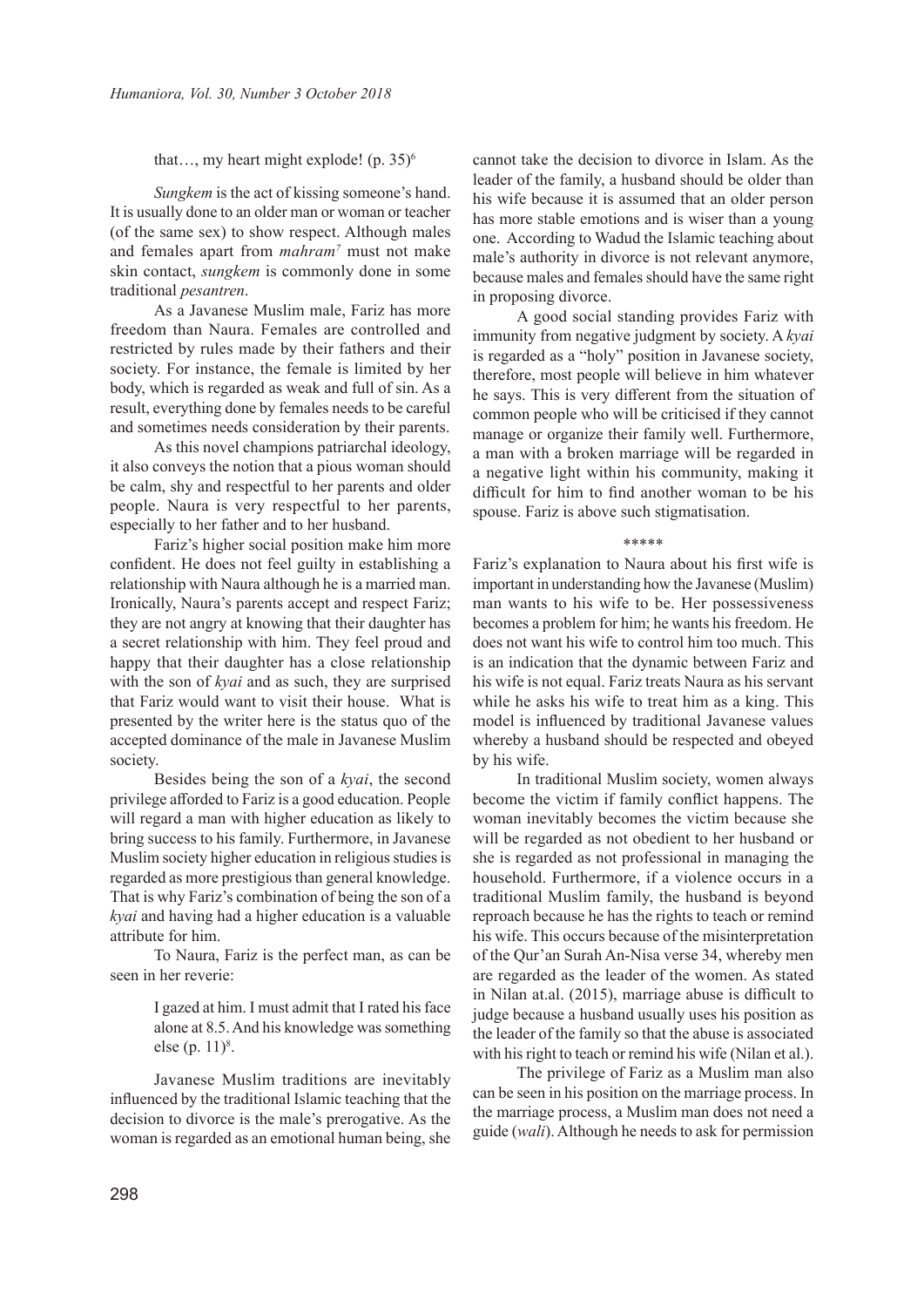or advice from his parents, he can marry a woman without any guidance from them. This is different from a Muslim female, who needs advice, permission and guidance from her parents. In the novel, Naura's parents, especially her father, need to come to the wedding while Fariz's parents do not come to the ceremony. Fariz simply asks his older brother to be a witness of his wedding.

In a traditional Muslim society, parents determine a spouse for their daughters. Sometimes, a daughter has no power to reject a marriage proposal from a married man because of this traditional value. In the case of Naura and Fariz, Naura's parents, representating traditional Muslim, accept Fariz as their daughter's spouse. Although at first, they advise her not to marry Fariz because they know that he is already married, eventually Naura's parents do not forbid her from marrying Fariz. This is of course because of Fariz's social standing.

After discussing the matter, Naura's father says:

> "It's up to you, child… we have advised you, you're the one who must take responsibility. If you decide to do that, okay, it's up to you …, we will just pray for you. We hope he is the best for you."  $(p. 130)^9$

After they marry, Naura is depicted as a second wife who always supports her husband. She never complains. She has to live away from the public eye in a small *pesantren* to which few people have access. Furthermore, because Fariz is busy with his job Naura has to accept the consequence that she has very limited time with her husband. This can be seen when Naura explains to Robby, "Sometimes he's only at home from dawn until mid-morning, and even then only on the weekends." (p.  $140$ )<sup>10</sup>

However, Naura cannot complain because right from the beginning, Fariz has taught her that to be a pious woman she need to sacrifice her husband to do social and political activity in the name of his struggle for his religion. If Fariz says that whatever he does is for religion, Naura cannot complain. She has to support her husband. As she says to Fariz:

> "…don't worry, I will accept whatever you give me. I stand beside you, not to be a burden on you, … let me lighten your burdens." (p. 137-138)<sup>11</sup>

> Naura assumes that submission to her God is

through her obedience to her husband. As a part of this obedience, she dedicates her life to her family. This kind of obedience is against the true nature of modern Islam, whereby every human being will be rewarded based on their own effort (Qur'an Surah Al-Fatir verse 18-23). Men and women have their own way to dedicate their life to their God. Therefore, Naura's obedience to her husband and sacrificing of everything to get the blessing of her God is misguided. Furthermore, the Qur'an also states that: 'And no bearer of burdens will bear the burden of another. And if a heavily laden soul calls (another) to (carry some of) its load, nothing of it will be carried, … (Qur'an Surah Fatir verse 18).

Her total obedience to her husband renders Naura powerless and dependant. She also becomes a fatalist, in that she believes that whatever happens in her life is because of her God. This means she has no choice but to accept whatever happens. She does not seek her own solutions when she faces family problems; she waits and depends on Fariz and other men including Robby and Donny who always work hard to sustain the *pesantren.*

Female independence is not a feature of this novel. Although Naura is depicted as the owner of the *pesantren,* she has it because of her husband. Furthermore, she herself cannot manage the *pesantren,*  rather she depends on Fariz, Robby, Rachmat and Donny.

## \*\*\*\*\*

The novel paints Fariz's first wife in a negative light because of her affairs with another man. Traditional Javanese Muslims consider it unusual for a married Muslim woman to have an affair; it is regarded as a grave sin. Yet Fariz's action (having a relationship with Naura) is regarded as common. The double standard is clear, but the novel can be read as an endorsement of traditional Islamic teaching where a man can marry without permission from his family or his first wife.

The authority or purported superiority of a husband can be seen in Fariz's decision to divorce his first wife after knowing that she has had an affair with another man. It is not, however, open to his first wife to divorce him when she knows that Fariz has taken a second wife without her permission. This is because the authority to divorce is on the male: a female Muslim does not have the authority to divorce her husband.

#### \*\*\*\*\*\*

The authors' background is important in understanding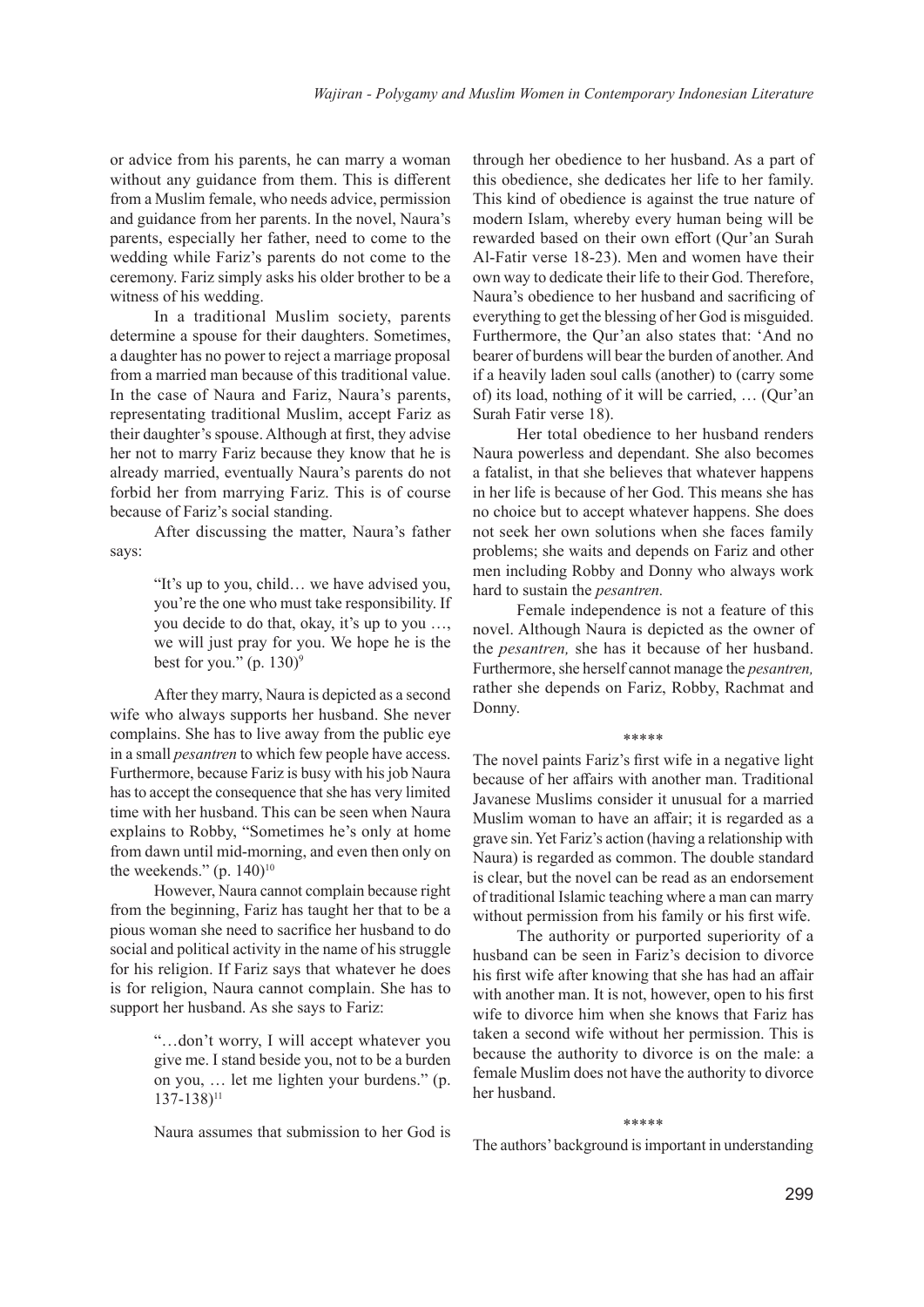the worldviews depicted in these novels. Although NN is written by a female writer, patriarchal ideology is very strong in this novel. As stated above, Dewi studied Islam in a traditional Islamic institution, meaning that the conservative viewpoint has had a formative influence on her. The traditional *pesantren*  does not usually consider the contextualisation of the Qur'an and hadith in the modern era. Therefore, what is stated in the Qur'an and hadith is applied without considering prevailing social and political conditions.

The traditional interpretation of Islamic jurisprudence is evident in the position of the Muslim women in the novel: subordinate to men and whose role is only as a supplement to men. Nor can women contribute to the broader social and political dynamics of their environment. A woman's role is limited to taking care of the family and her husband, as can be seen in Naura preferring to dedicate her life to her husband and her children. She is financially dependent on Fariz's earnings and the business given by Fariz as part of the divorce settlement. This goes against Islamic teaching whereby every human being will depend on their own good deeds (Qur'an surah Saba verse 25). Moreover, every human is judged based on their own faith (to God) individually not based on their obedience to their family or husband.

# **Ayat-Ayat Cinta**

*Ayat-Ayat Cinta* (The Verse of Love, henceforth AAC) is a novel written by Habiburrahman El Shirazy. This is the most popular among the Indonesian novels that apply Islamic moral values, not only because it raises the controversial issue of polygamy, but also it presents new perspectives on modern Islam in the Indonesian context. This novel gained its popularity after it was adapted into a film in 2004. AAC is not only popular in Indonesia but also in Malaysia, Brunei Darussalam, and Singapore (Heryanto; Sakai).

El Shirazy sets out to present the issue of polygamy based on his interpretation of the Qur'an or *Sunna*. This can be seen in the references he uses in the novel. El Shirazy has stated that writing is one way in which he promotes Islamic moral values<sup>12</sup>. However, what he depicts in AAC suggests a misinterpretation of the Qur'an especially surah An-Nisa verse 3. He interprets this surah as simply dealing with circumstances in which polygamy is permissible, but as Wadud points out, the true intention of this verse is actually about protecting orphans (Wadud *Qur'an and Woman Rereading the Sacred Text from a Women's Perspective* 83). Therefore, although polygamy, as

undertaken by the main character, is in accord with Indonesian marriage law, it is still out of step with modern interpretations of Islam.

## *Plot of the Novel*

The novel begins with the achievements of the main character Fahri, a Masters student in religious studies at Al Azhar University in Cairo. He is diligent not only in studying but also in conducting his own business, as *tempe* (Indonesian traditional food) seller. Although he is a busy student, he is also active in extra-curricular activities in the Indonesian community as well as studying Qur'an interpretation with Syaikh Utsman Abdul Fattah at Abu Bakar Ash Shidiq mosque.

Fahri is lucky being able to study with Syaikh Utsman because Syeikh Utsman only takes on ten students each year. And for this year, Fahri is the only student from Asia.

There are four fellow students living in the flat with him. Fahri is the oldest and the most senior, so he is appointed as the leader in the house. The other are Saif, Rudi, Hamdi, and Mishbah.

They have a good neighbour, Mr. Boutros, who is Christian Coptic. He has a beautiful daughter called Maria or sometimes called Mariam. She is very friendly to Fahri and eventually falls in love with him, but Fahri does not reciprocate her attention.

Fahri finds Maria to be an unusual girl. Although she is a Christian, she likes to learn the Qur'an. She also can memorise some surah especially Surah Mariam, which deals with the story of Maryam, the mother of Isa (Jesus). As a student at Cairo University, it is understandable that she needs to learn about Islam (p. 23, 24).

Fahri is also close to Syaik Ahmad Taqiyyuddin Abdul Majdi, an imam proficient in reading Al-Qur'an. He is a *hafiz* (someone who are good in memorising the Qur'an) and also a scholar of Islamic history.

On the way to Abu Bakar Ash Shidiq Mosque, Fahri meets a woman wearing a turban. Her name is Aisha. The bus is full of passengers, so Fahri gives her his seat, an action intended to demonstrate his respect for women in accordance with Islamic moral values. The communication between Aisha and Fahri intensifies because she helps Alicia (an American journalist) interview Fahri about Islam.

At a party to celebrate Fahri's success as a Master candidate, a young woman called Naura appears crying and asking for help because her stepfather, Mr. Bahadur has hit her. Wanting to help Naura, Fahri asks Maria to bring Naura to her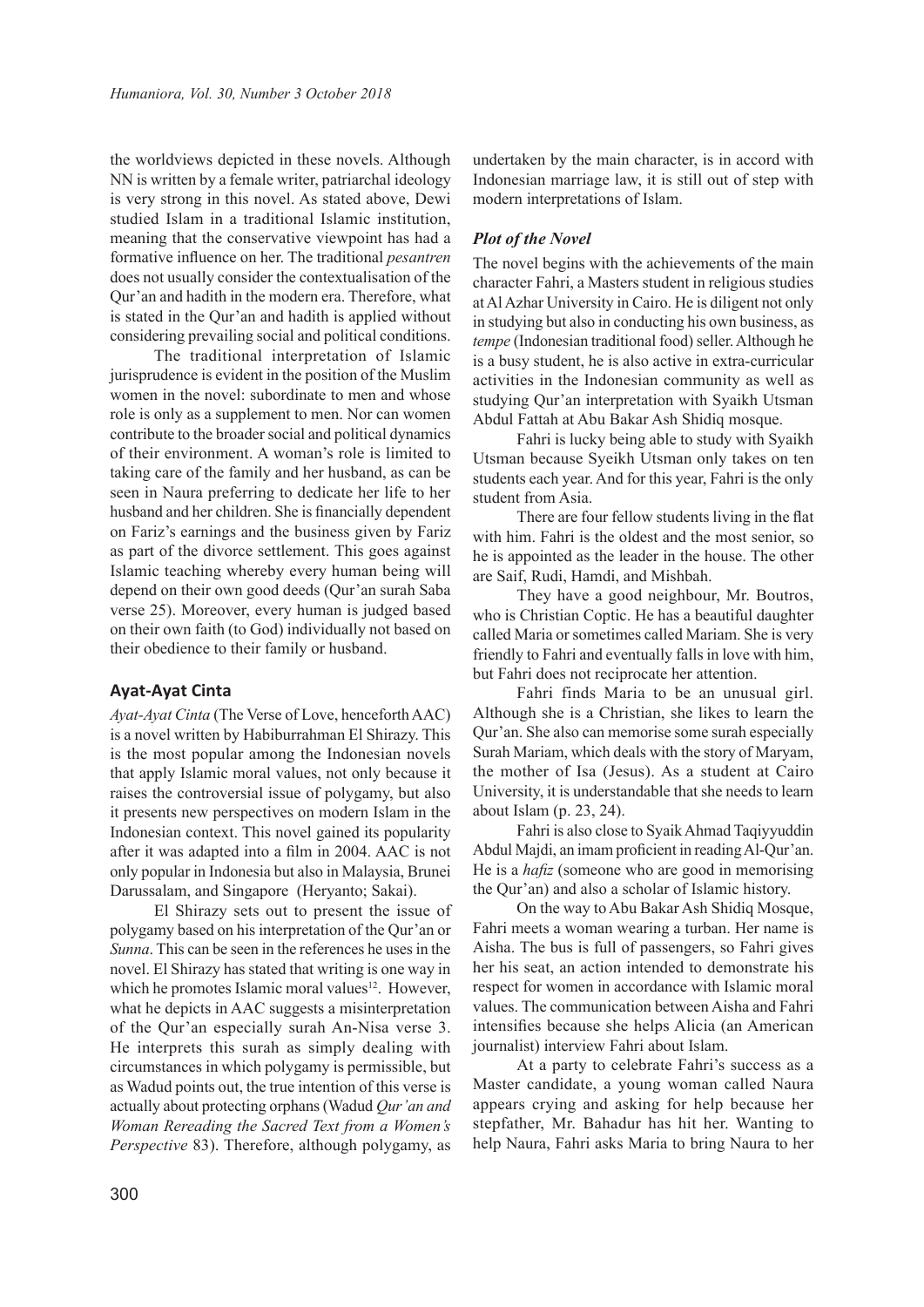apartment. Maria and Mr. Boutros tell Fahri that they are afraid that Naura staying in their house will create a misunderstanding between Mr. Boutros's family and Mr. Bahadur. The solution is to send Naura to a house where Indonesian women students stay. Fahri contacts Nurul, the leader of Wihdah, a centre of Indonesian Students in Egypt. Fahri asks Nurul to help Naura because Islam teaches that a Muslim man cannot directly help a woman without companions (in traditional Muslim, a woman and a man cannot go out together without a companion or *muhrim*).

Fahri always applies Islamic understanding in his life, including when he decides to marry Aisha, as proposed by Syeikh Utsman. The decision to accept Syeikh Utsman's proposal is not because he cannot reject the proposal from his *guru*, but because in the Islamic tradition a Muslim man can ask his guru for help when he is ready to get married. He just needs to ensure that the woman that is proposed by Syeikh Utsman is suitable with the criteria he wants. Therefore, although Fahri does not know the woman who is proposed by Syeik Utsman, he trusts him.

It is a surprise for Fahri then when he discovers that the woman proposed by Syeik Utsman is Aisha whom he has met on the bus.

Not long after their marriage, Fahri and Aisha face some obstacles. Their marriage is a cause for disappointment among some women who love Fahri: Nurul, Maria and Naura.

The most difficult challenge is when Fahri has to take a decision to take Maria as his second wife, because she is heart broken. Naura resents Fahri because he does not choose her as his wife, and this resentment leads to accuse hi of rape.

Although in a difficult situation, Aisha allows Fahri to marry Maria because she wants to help Maria to cure her sickness. Maria is also the only one who knows the problem Fahri faced when he helped Naura. Because of Maria he can be free from Naura's allegation that he raped her.

The story ends with the death of Maria (a few months after they get married) because of her illness.

# *Polygamy*

In AAC polygamy is not the main issue. The story tells more about the characteristics of a pious Muslim as represented in the main character, Fahri. Polygamy is not raised until almost the end of the story. However, the position of the author is clear: he supports polygamy. His message is that polygamy is allowable as long as it does not corrode Islamic jurisprudence and the Indonesian marriage law. This can be seen from the scene when El Shirazy depicts Fahri marries Maria (as his second wife) using the rationale that he has to help Maria cure her disease (heartbreak). Fahri does, however, gets permission from his first wife, Aisha.

Although El Shirazy has tried to follow the Indonesian marriage law that is based on Islamic jurisprudence, this worldview discriminates against women's. Permission to undertake polygamy reduces women to objects with no agency. If a man can marry another woman because of his first wife's inability to fulfill her responsibility as a wife, the question needs to be asked about a wife whose husband cannot fulfil his responsibility as a husband. Can she also take another man as her second husband? As Wadud reminds us, according to Islam males and females have the same position before God (Wadud *Inside Gender Jihad Women's Reform in Islam*).

Although the Qur'an clearly states that the best marriage concept is monogamy (An-Nisa verse 129) many Javanese Muslim women do not realise this, and some still uncritically accept polygamy. This is seen in the novel when Fahri receives a marriage proposal from Nurul.

> "Please forgive me for writing this letter, Fahri. But if I didn't, the regret would intensify as time goes by. For a woman, if she loves a man, the man is everything for her. It is difficult to forget one's first love, especially a love that has become deeply entrenched. And that's how I feel about you. If there is any chance I ask you to open your heart for me so that I can feel the sweetness of life with you. I do not want to violate Islamic law. I want to do this in accordance with Islamic law."<sup>13</sup>

Nurul is clearly interested in being Fahri's second wife; her love for him emboldens her to say so directly to him, although this will incur Aisha's wrath. The author depicts Nurul's family background, which is important in understanding her action. She was raised in a traditional *pesantren* in East Java, where polygamy among the *kyai* is very common (Rohman).

El Shirazy strengthens his affirmation of polygamy by presenting women who are *sholeh*  acccording to the male perspective. *Sholehah* is usually associated with a Muslim woman who is passive, meek, modest, obedient, self-sacrificing and nurturing (Wieringa). These characteristics are represented in Aisha, Nurul, and Maria. Nurul knows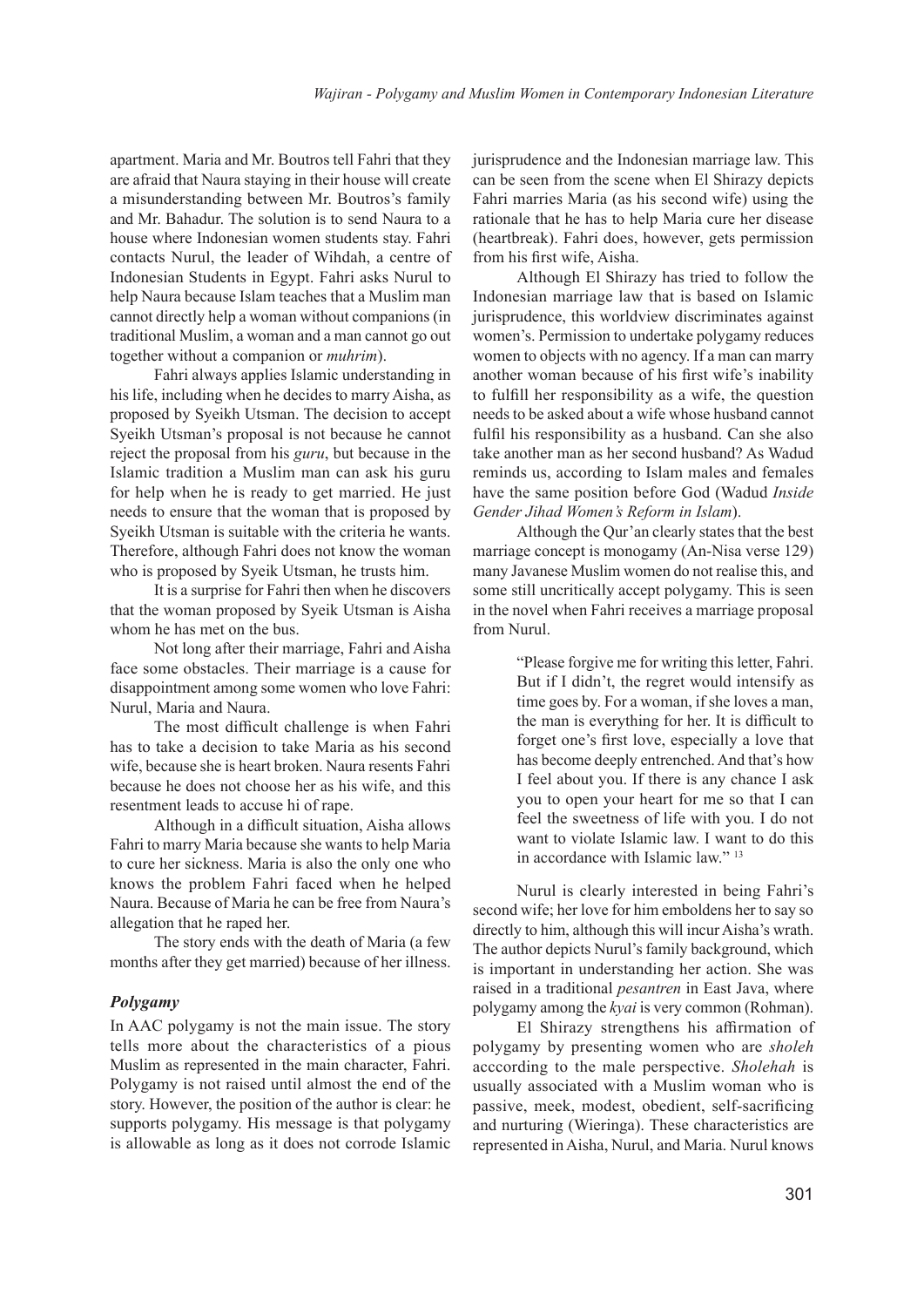that Aisha is a *sholehah* woman, and she assumes that Aisha will agree with her because Islam allows a husband to have more than one wife.

As in NN, piousness for a woman is associated with obedience, calmness and shyness. Furthermore, in this novel, piousness is associated with the obedience of women to accept everything from the religion. Nevertheless, the teaching that they are expected to accept is that which benefits men. This is unacceptable in modern Muslim society. As Wadud (1999) asserts, in relation to worship or good deeds no one can depend on another except directly on God. If a Muslim woman is dependant on her husband in worship, it is known as *syirk* (deifying her husband as a god) (Wadud *Inside Gender Jihad Women's Reform in Islam* 40).

# **CONCLUSION**

Although NN and AAC present a different view of polygamy, these novels can both be read as an affirmation of the fact that polygamy is acceptable in traditional Islam. NN depicts orthodox Islamic moral values where there is an uncritical acceptance of polygamy. AAC conveys the message that polygamy is still applicable for Muslims in contemporary Indonesia, as long as the Indonesian marriage law is followed.

Based on that, this is an indication that these literary works reflect what is happening in the Indonesian society. Traditional Islamic moral values are still followed by the society. There are many conservative Muslim that still hold the traditional values.

Therefore, based on Wadud's worldview, polygamy as presented in both NN and AAC contradicts human rights because by engaging in polygamy a man has placed himself as higher than a woman. The position of women in these novels is subordinate to men. In addition, both novels also affirm that the relationship between women and God is mediated by men. As a result, the social and theological construction of these novels situates women's faith (*keimanan*) as being dependant on her husband or her parents. This is an unacceptable theological conception of women in Islam. In Islam, every human being is directly connected to God. A woman does not depend on a man in relation to her worship to God<sup>14</sup>.

Both novels, in fact, present views that are against true Islamic jurisprudence especially that

stated in the Qur'an surah An-Nisa verse 129. This verse clearly asserts that a man will not be able to be just to more than one wife, therefore the ideal marriage concept in Islam is monogamy. In conclusion, what is depicted in these novels is not appropriate for a modern Muslim society that values equality and freedom.

# **ACKNOWLEDGEMENT**

This paper is part of my PhD research Project with title "Images of Muslim Women in Contemporary Indonesian Literature". The research is supported by the Ministry of Research, Technology and Higher Education of the Republic of Indonesia and Tasmania University, Australia.

## **ENDNOTES**

1) *Kitab Kuning* is Islamic teaching based on Qur'an and hadith that was written by medieval Muslim scholar (mostly male).

2) Pagi ini aku terbangun masih di atas sajadah, ternyata aku tertidur pulas habis subuhan tadi. Rasanya badanku sakit karena beralas lantai. Segera ku lepas mukena, dan ketika kulihat jam di atas meja sudah menunjukan angka tujuh. .. Engkau beri aku nikmat Tahajud semalam dan subuh yang sahdu (p. 7)

3) *Sunna* is an activity that not mandatory but suggested. In Islam a Muslim who routinely conduct *sunna* is regarded as a person with good faith (*iman*).

4) For instance, it can be seen in the case of Puspowardoyo (polygamous Muslim man who has four wives), Arifin Ilham (Muslims preacher with two wives) and Ja'far Umar (an influential Muslim scholar who also has four wives from Jogjakarta). The new one is Abdullah Gymnastiar, a famous Muslim preacher who take a widow with three children as his second wife.

5) This is common for traditional Muslim that a wife who disobedient to her husband is regarded as not good women. It is because a piousness of a wife is considered from her attitude, one of them is her obedience to her husband.

6) "Sungkem yuk!"

Aduuuh..., gimana niiih... sungkem berarti mendekat kepadanya, mencium tanganya. Apakah mampu aku..., bisa meledak jantungku! (p. 35)

7) *Mahrem or muhram* is an unmarriageable kin with whom sexual intercourse would be regarded as incestous and punishable taboo in Islam.

8) Kupelototi dia. Tapi, memang harus kuakui, dalam ukuran skalaku nilai wajahnya 8,5. Belum nilai keilmuanya. (p. 11)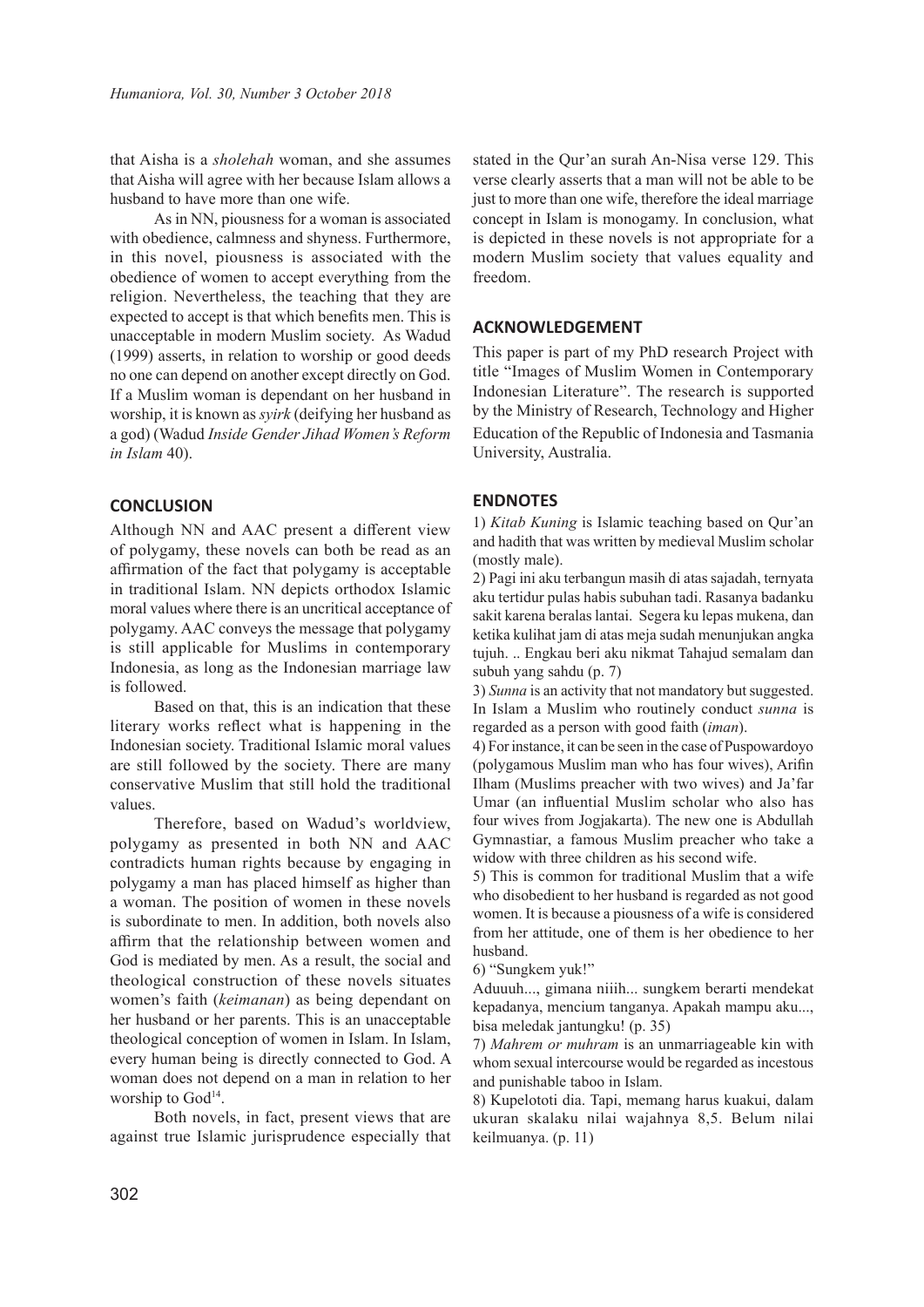9) "Terserah kamulah, Nduk.... bapak, ibu, sudah memeberimu nasehat, kamu yang menjalani. Kalau kau memutuskan begitu, ya terserah..., bapak ibu hanya berdoa saja. Semoga dia jadi yang terbaik untukmu." (p. 130).

10) "Gak sepertinya, jadwalnya padat hari ini. Kalau datang biasanya dini hari sampai pagi beliau di sini, itu pun hanya di akhir pekan." (p. 140)

11) "... jangan risaukan itu, aku akan terima seberapapun yang Mas beri untukku. Aku disamping mu bukan untuk menjadi tambahan bebanmu, Mas..., jadikan aku peringan segala bebanmu." (p. 137-138)

12) See https://www.youtube.com/ watch?v=F5OJfRggMFM

13) "Kak Fahri. Sungguh maaf aku sampai hati menulis surat ini. Namun jika tidak maka aku akan semakin menyesal dan menyesal. Bagi orang perempuan, jika ia telah mencintai seorang pria, maka pria itu adalah segalanya. Susah melupakan cinta pertama apalagi yang telah menyumsum dalam tulangnya.dan cinta ku padamu sperti itu adanya, telah mendarah daging dan menymsum dalam diriku. Jika masih ada kesempatan mohon buakanlah untuk ku untuk sedikit menghirup manisnya hidup berasamamu. Aku tidak ingin yang melanggar syariat. Aku ingin yang seiring dengan syariat."

14) See Wadud's speech in https://www.youtube.com/ watch?v=EqfybmUD4xw&t=10s

# **REFERENCES**

- Afrianty, D. (2011). Local women's movements in Aceh and the struggle for equality and justice: the Women's Network for Policy. *RIMA: Review of Indonesian & Malaysian Affairs, 45*(1/2), 37- 68. Retrieved from https://login.ezproxy.utas. edu.au/login?url=http://search.ebscohost.com/ login.aspx?direct=true&db=anh&AN=9258206 9&site=eds-live
- Aveling, H. (2007). Indonesian Literature after Reformasi: The Tongues of Women. *Kritika Kultura, 8*, 9-53. Retrieved from https://login. ezproxy.utas.edu.au/login?url=http://search. ebscohost.com/login.aspx?direct=true&db=eds mzh&AN=2007030840&site=eds-live

Comment: http://kritikakultura.ateneo.net/

- Calderini, S. (2008). Islam and Diversity: Alternative Voices within Contemporary Islam. *New Blackfriars, 89*(1021), 324. Retrieved from https:// login.ezproxy.utas.edu.au/login?url=http:// search.ebscohost.com/login.aspx?direct=true& db=edb&AN=31678415&site=eds-live
- Creese, H. (2001). Ultimate Loyalties: The Self-Immolation of Women in Java and Bali. *Bijdragen tot de Taal-, Land- en Volkenkunde, 157*(1), 131-

166. Retrieved from https://login.ezproxy.utas. edu.au/login?url=http://search.ebscohost.com/ login.aspx?direct=true&db=edsmzh&AN=200 2421362&site=eds-live

- Hamdani, D. (2007). *The Quest for Indonesian Islam: Contestation and Consensus Concerning Veiling.* (PhD), The National University of Australia, Australia.
- Hammer, J. (2008). Identity, Authority, and Activism: American Muslim Women Approach the Qur'ān. *Muslim World, 98*(4), 443-464. doi:10.1111/ j.1478-1913.2008.00239.x
- Hellwig, T. (2011). Abidah El Khalieqy's novels: Challenging patriarchal Islam*,* 16.
- Heryanto, A. (2014). *Identity and Pleasure The Politics of indonesian Screen Culture*. Singapore: NUS Press.
- Ismah, N. (2011). The New Generation of Women Writers from the Pesantren Tradition in Indonesia. *Explorations, 11*, 106-120.
- Maryono, M. (2011). Ijtihad Al-Syaukani dalam Tafsir Fath Al-Qadir: Telaah atas Ayat-Ayat Poligami. *Al-'Adalah, X*(2).
- Mustaqim, A. *Pemikiran Fikih Kontemporer Muhamad Syahrur Tentang Poligami dan Jilbab*.
- Nilan, P., Demartoto, A., Broom, A., & Germov, J. *Indonesian Men's Perceptions of Violence Against Women*.
- Nurish, A. (2010). Women's Same-sex Relations in Indonesian Pesantren. *Gender, Technology and Development, 14*(2), 267-277.
- Nurmila, N. (2007). *Negotiating Polygamy in Indonesa: Between Muslim Discourse and Women's Lived Experiences.* (PhD), University of Melbourne, Melbourne.
- Osman, R. A. (2008). Defining Islamic Literature. *International Journal of the Humanities, 5*(11), 133-141. Retrieved from https://login.ezproxy. utas.edu.au/login?url=http://search.ebscohost. com/login.aspx?direct=true&db=hlh&AN=734 66637&site=eds-live
- Rohman, A. (2013). Reinterpret Polygamy in Islam: A Case Study in Indonesia. *International Journal of Humanities and Social Science Invention, 2*(10).
- Ronaldo, R. (2011). Muslim Women, Moral Visions: Globalization and Gender Controversies in Indonesia. *Springer Science +Business Media*.
- Sakai, M. (2012). Preaching to Muslim youth in Indonesia: the dakwah activities of Habiburrahman El Shirazy. *RIMA: Review of Indonesian & Malaysian Affairs, 46*(1), 9-31. Retrieved from https://login.ezproxy.utas.edu. au/login?url=http://search.ebscohost.com/login. aspx?direct=true&db=anh&AN=92582079&si